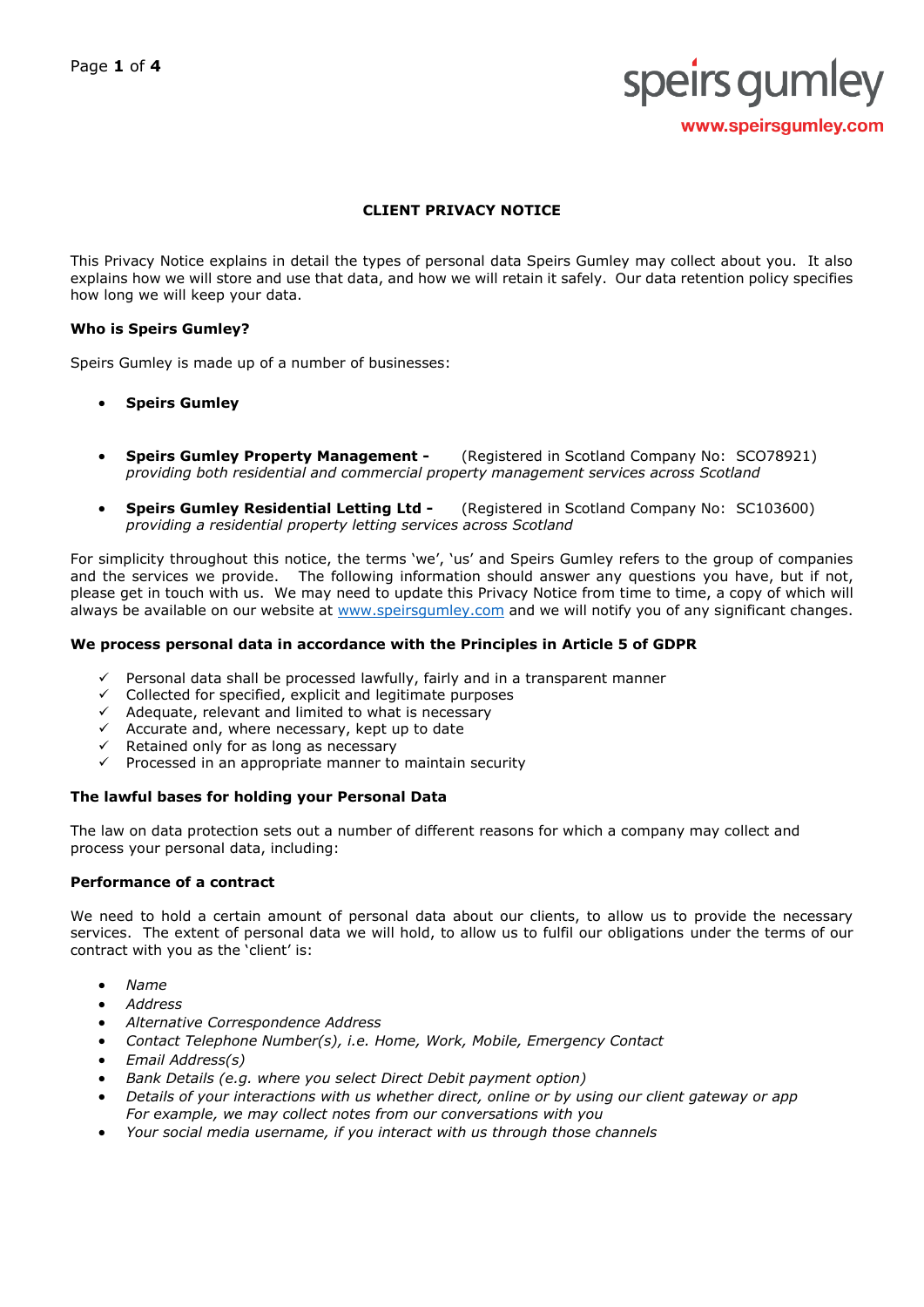## **Contractual obligations**

We need your personal data to comply with our contractual obligations. For example, if you need a repair carried out at your property, we will pass your contact details to one of our preferred contractors. Our preferred contractors are obliged to sign our Data Processing Agreement, wherein they agree that any data we pass to them will only be used for the express purposes intended, that it will not be retained for longer than is necessary, and they will thereafter dispose that data in a secure manner.

## **Legal Obligation**

If the law requires us to, we may need to collect and process your data.

We need to process copies of documents you provide to us to prove your age or identity where the law requires, e.g. our Residential Letting Company will require your passport or driver's licence. We will retain information provided by credit reference agencies to inform our decision making processes.

## **Legitimate interest**

In specific situations, we require your data to pursue our legitimate business interests in a way which might reasonably be expected as part of running our business, and which does not materially impact your rights, freedom or interests. For example, we will also use your address and email contact details to send you information telling you about any of our services that we think might interest you, e.g. our Residential Letting Services, or guidance to accessing the Speirs Gumley Gateway or App.

If you do not want to receive this information, you can unsubscribe by emailing us at [gdpr@speirsgumley.com](mailto:gdpr@speirsgumley.com)

## **When will we collect any Personal Data**

- When you visit our website (via our contact forms)
- When you create an account with us
- When you engage with us on social media
- When you download or install our app or client gateway
- When you contact us by any means, with queries, complaints etc
- When you ask one of our staff to email you information about our services
- When you enter any prize draw or competitions
- When you choose to complete any surveys we may send you, *e.g. SurveyMonkey*
- When you comment on, or review, our services. If your comment or review includes information about a staff member who provided that service, it may be passed on to them
- When you fill in any forms, e.g. if an accident happens in one of our offices, a staff member may collect your personal data
- When you've given a third party permission to share with us the information they hold about you, or conversely, for us to share information we hold about you, e.g. Power of Attorney
- We collect data from publicly available sources (such as Land Registry) when you have given your consent to share information or where the information is made public as a matter of law
- When you visit our office, this will usually have CCTV systems operating for the security of both customers and our staff. These systems may record your image during your visit

## **Why do we need your Personal Data**

We need your personal data to be able to provide our services to you, and to comply with our contractual or legal obligations. Instances of how we can use this data are as follows:

- We will contact you with details of any changes in service where we are lawfully obliged to do so. These notifications will not include any promotional content, and do not require your prior consent
- To send you relevant, personalised communications by post in relation to updates, services and products. You are free to opt out of hearing from us by post, in favour of receiving communications electronically
- To develop, test and improve our systems, and the services we provide to you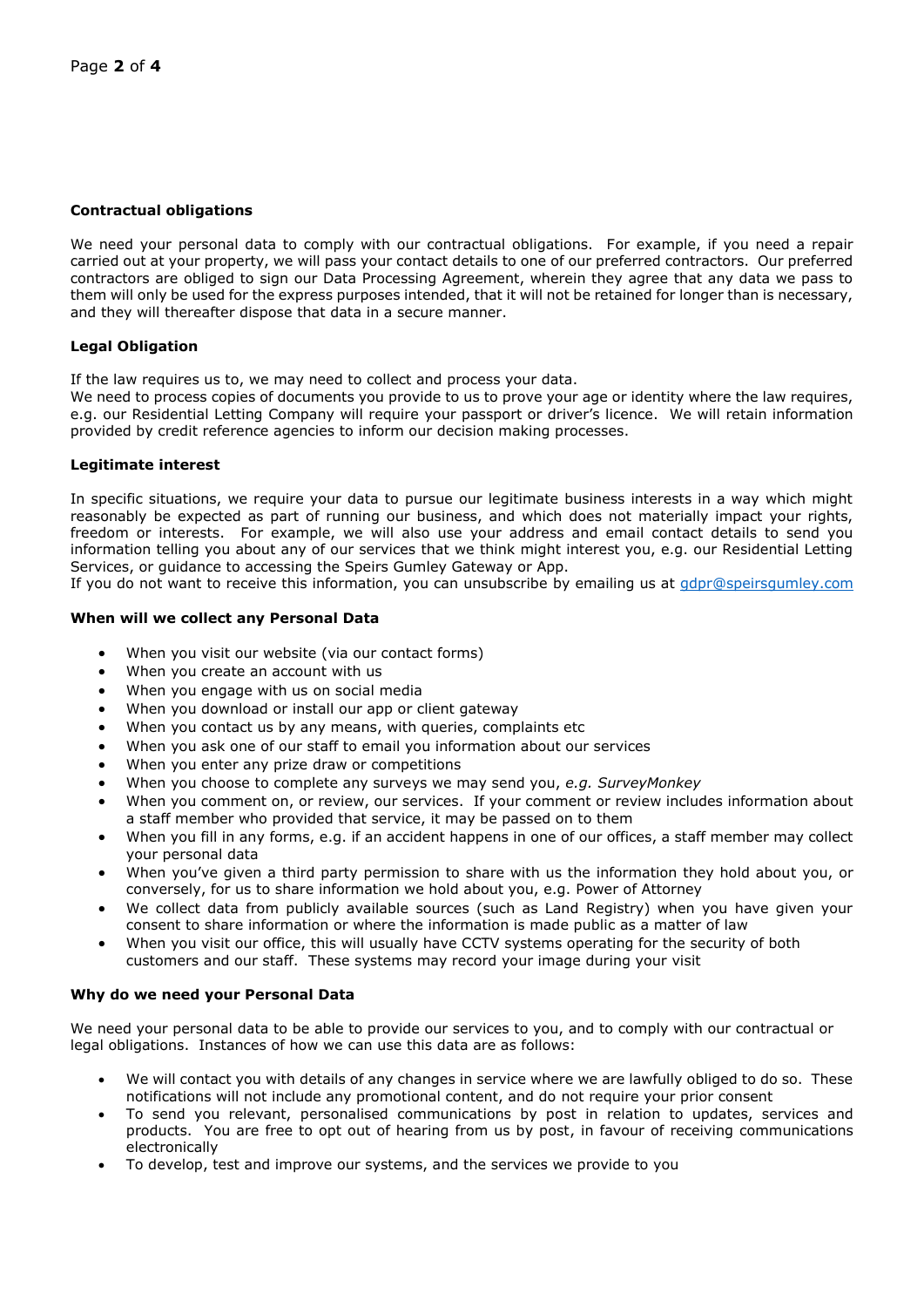- To process any maintenance or repair orders that you instruct us to do on your behalf, whether by telephone, or via our website contact form, our app or by visiting our Offices. Your details may need to be passed to a third party supplier to deliver a service, and we may keep your details for a reasonable period afterwards in order to fulfil any contractual obligations such as guarantees and so on
- To respond to any enquiries. We will keep a record of that information to inform any future communication with us, and to demonstrate how we communicated with you throughout
- To protect your account and our business from fraud and other illegal activities. This includes using your personal data to maintain, update and safeguard your account
- To protect our premises, assets and staff from crime, we operate CCTV systems in our Offices and car park which record images for security. We will pass on any CCTV data where we have a legal obligation to do so
- To process payments and to prevent fraudulent transactions
- To send you communications required by law, for example, any change to the services we provide you, e.g. via our Written Statement of Service or updates to this Privacy Notice
- To comply with our contractual or legal obligations to share data with law enforcement, e.g. when a court order is received/submitted
- To send you survey and feedback requests in the management of your property, or to help improve our service. These messages will not include any promotional content
- Remember, if you choose not to share some of your personal data with us, or refuse certain contact permissions, we might not be able to provide essential services, e.g. we might be unable to instruct a contractor to deal with an emergency repair for you

## **How we protect your Personal Data**

We will treat your data with the utmost care and take all appropriate reasonable steps to protect it. All payment sections of our website and our App uses secure 'https' technology in addition to PCI DSS encryption for all payments. Access to your personal data is password-protected, and special category data is secured by SSL encryption. Our systems are regularly monitored for possible vulnerabilities and attacks.

## **How long will we retain your Personal Data**

Whenever we collect or process your personal data, we'll only keep it for as long as is necessary for the purpose for which it was collected. Further details are available within our Data Retention Policy.

## **Who do we share your Personal Data with**

We routinely share your personal data with the following trusted third parties in the performance of our contract with you:

- Maintenance Contractors
- **Surveyors**
- Solicitors and Recovery Agents
- Incurars
- Local Authorities
- I.T. companies who support our website and other business systems
- Other businesses as required from time to time to ensure the performance of our contract with you

In providing information to them, we have contractual agreements in place which determine:

- We will only pass on the detail they need to provide their specific service
- They may only use your data for the exact purposes we specify in our terms and conditions
- If we stop using their services, our terms and conditions require them to delete any of your data held